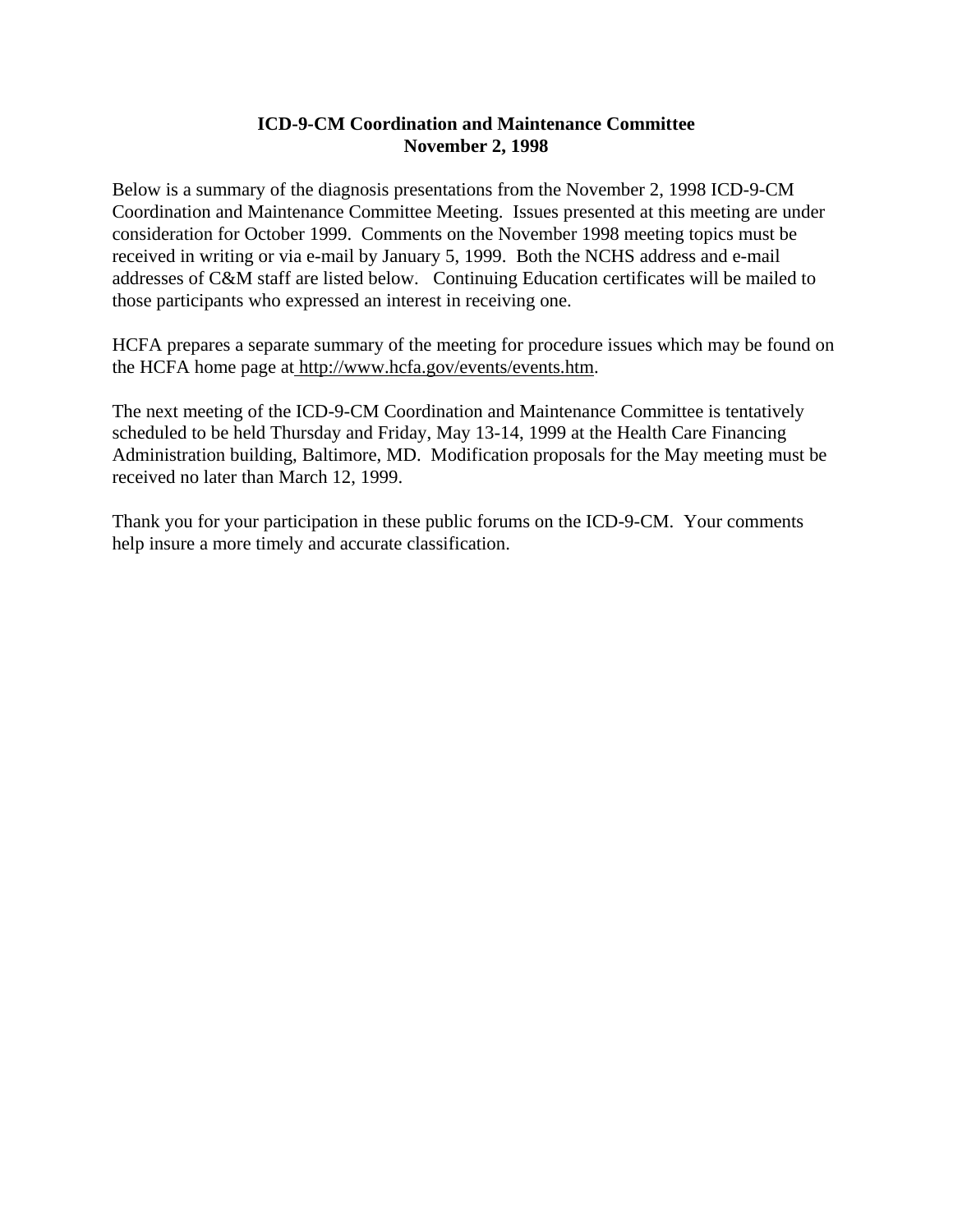# ICD-9-CM Volume 1 and 2, Diagnosis Coding Issues

Mailing Address:

National Center for Health Statistics Coordination and Maintenance Committee 6525 Belcrest Road, Room 1100 Hyattsville, Maryland 20782

FAX (301) 436-4233

| Donna Pickett:             | Room 1100 $(301)$ 436-7050 x142<br>E-mail: dfp4@cdc.gov          |
|----------------------------|------------------------------------------------------------------|
| Amy Blum:                  | Room 1100 (301) 436-7050 x164<br>E-mail: $alb8@cdc.gov$          |
| David Berglund:            | Room 1100 $(301)$ 436-4253 x163<br>E-mail: zhc2@cdc.gov          |
| Gretchen Young-Charles:    | Room 1100 (301) 436-7050 x124<br>E-mail: $\text{gay5}\&$ cdc.gov |
| <b>NCHS ICD Home Page:</b> | http://www.cdc.gov/nchswww/about/otheract/icd9/icd9hp2.htm       |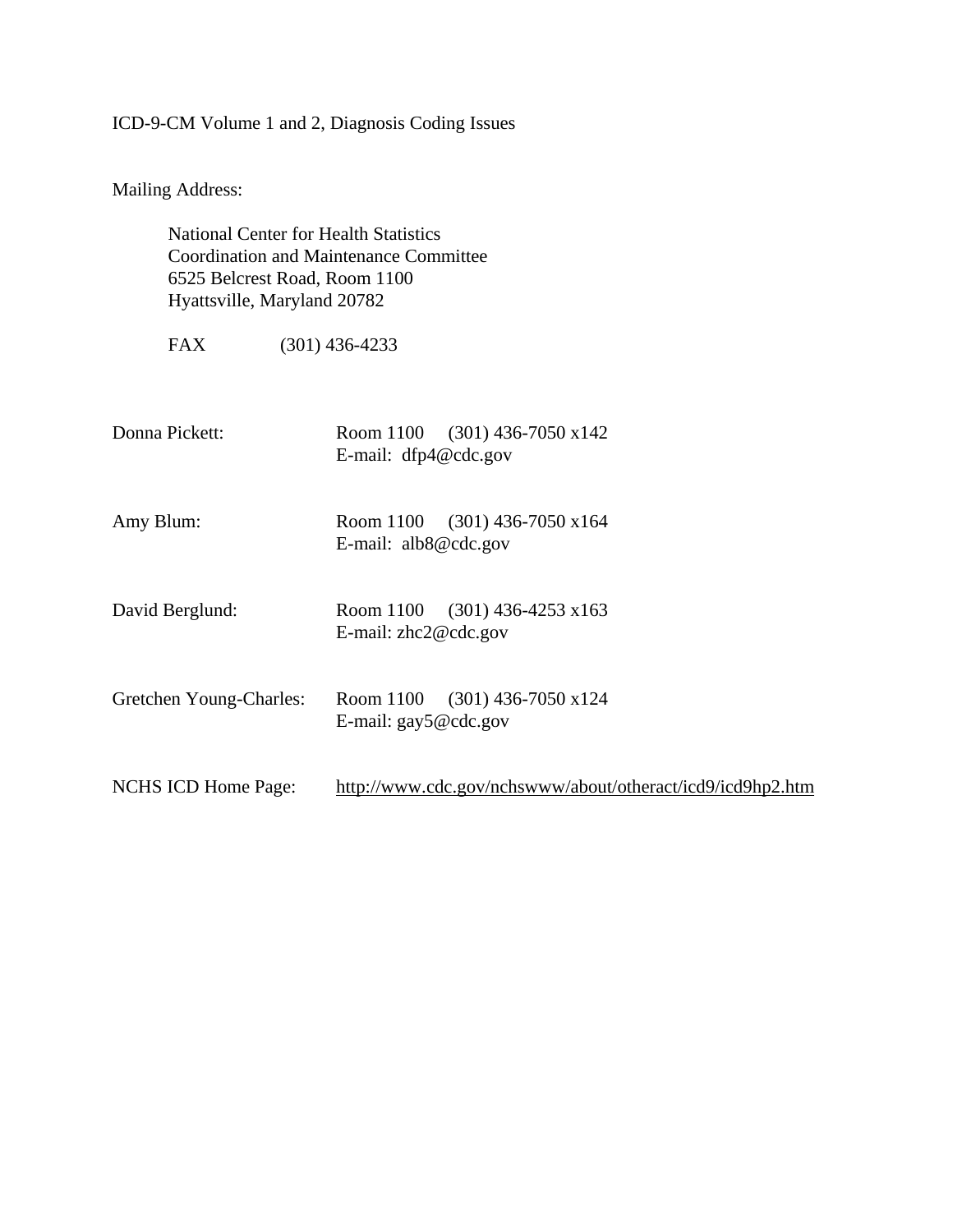# **SUMMARY REPORT**

# ICD-9-CM Coordination and Maintenance Committee Volumes 1 and 2, Diagnosis Presentations

### November 2, 1998

### Welcome and Announcements

Donna Pickett welcomed all in attendance to the diagnosis portion of the C&M meeting. After staff introductions, Ms. Pickett then made a few announcements regarding meeting issues. All written comments on this meeting's diagnosis agenda must be received no later than January 5, 1999.

### ICD-10-CM Update

David Berglund presented an update on the status of ICD-10-CM development and implementation in the United States. The entire draft of the Tabular List of ICD-10-CM, and the preliminary crosswalk between ICD-9-CM and ICD-10-CM were made available on the NCHS website for public comment. All comments received during the comment period, which began December 1997 and ended February 1998, were requested to be in writing.

At the conclusion of the 60 day comment period the Center for Health Policy Studies (CHPS), under contract with NCHS, began the process of reviewing, sorting, compiling, and analyzing the public comments received. Comments were classified, and a matrix was constructed to identify the source of the comment, chapter(s) of the classification addressed, nature of comment, analysis, and recommendation for disposition of the comment based on the analysis.

Over 1,200 comments were received from 22 individuals and organizations representing a variety of groups including: one governmental agency; two research institutions, three information system developers; four professional organizations, and several health care providers.

The nature of these comments ranged from general observations (both favorable and critical) to very specific and detailed analyses. Comments included requests for changes in both terminology and code structure.

CHPS classified comments according to the nature of the request/comment. The taxonomy of comments included the following: addition, clerical, clerical-braces, collapse, definition, deactivation, related, reorganization, subdivision, and technical. The following categorizations were developed by the contractor to classify their recommendations regarding the disposition of the commenters' issues: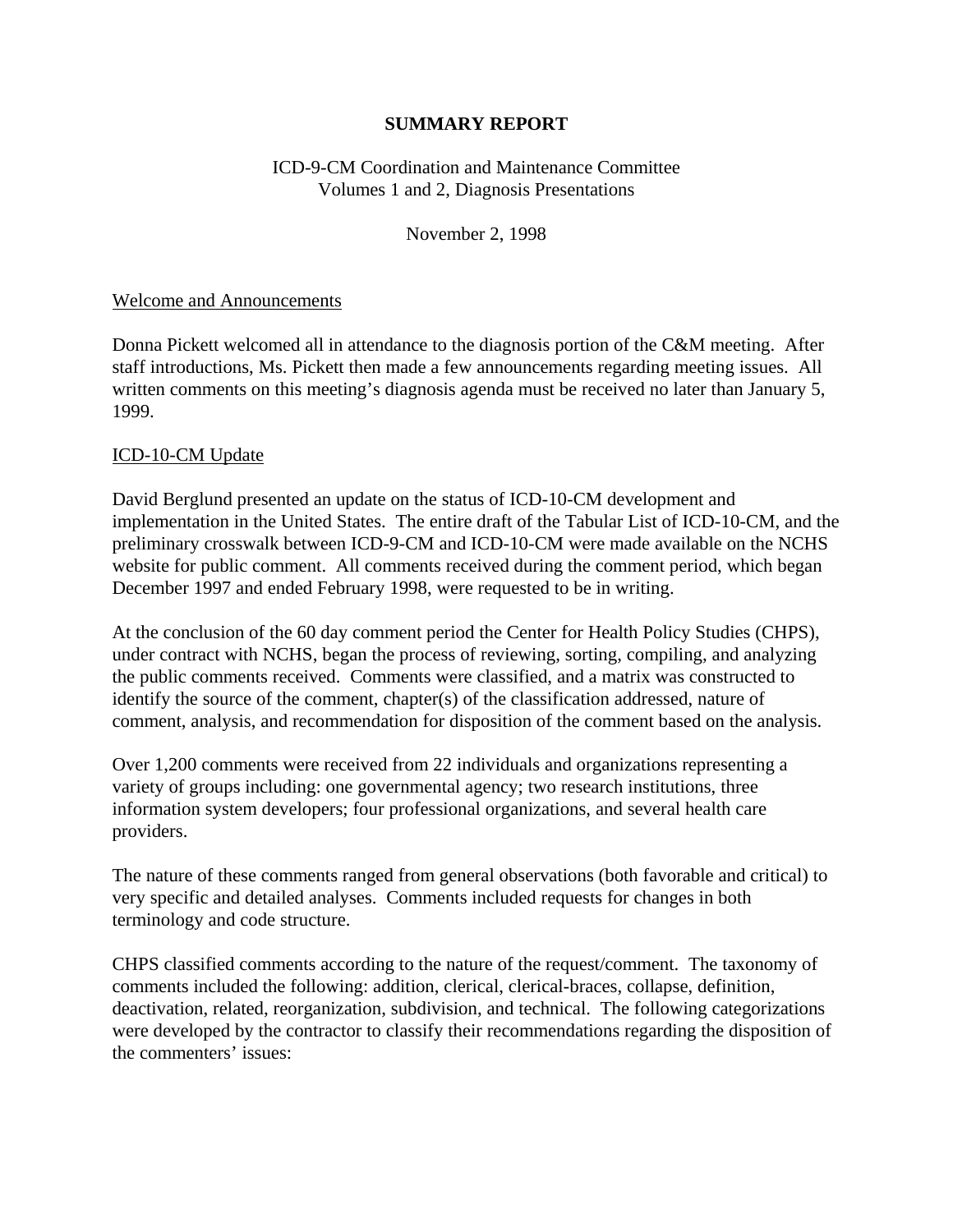Implement as stated;

Comments deemed by the contractor as meriting direct incorporation into ICD-10-CM

No further action required or No need for further response;

Typically phrased as a question (e.g, "Where are degenerative tear of rotator cuff and impingement syndrome coded?") or as a statement (e.g., "The addition of the word intrinsic to the code title for D68.3 and the excludes note for drug induced hemorrhage disorder will help to resolve the misuse of this code that has occurred with the corresponding code in ICD-9-CM").

Recommend adding to appendix;

Typically phrased as a request for definitions (for example, the request for a definition of external constriction pertaining to injury codes since external constriction is a concept that does not appear in ICD-9-CM).

#### Recommend as stated;

Comments deemed as meriting incorporation but several alternatives could be used to address substance of comment.

#### Reject as stated;

Requests for changes to coding structure that are not consistent with ICD-10 or represented misperceptions of the commenters.

#### Requires further study;

Examination of comment was determined to merit a change to ICD-10-CM, but several alternatives could be used to address the substance of the comment. Typically describes issues that require further review to determine exactly where specific changes will need to be made.

Of the comments received, the contractor recommended that: 238 either required no response or necessitated no further action; 180 comments were viewed by CHPS reviewers as meriting the direct incorporation into ICD-10-CM of a revision as stated by the person or group submitting the comment; 77 comments were deemed to have merit but would require further study for the possibility of inclusion in ICD-10-CM; and 480 comments categorized as "Reject as Stated". A summary of the comments by recommended disposition appears in Table 1.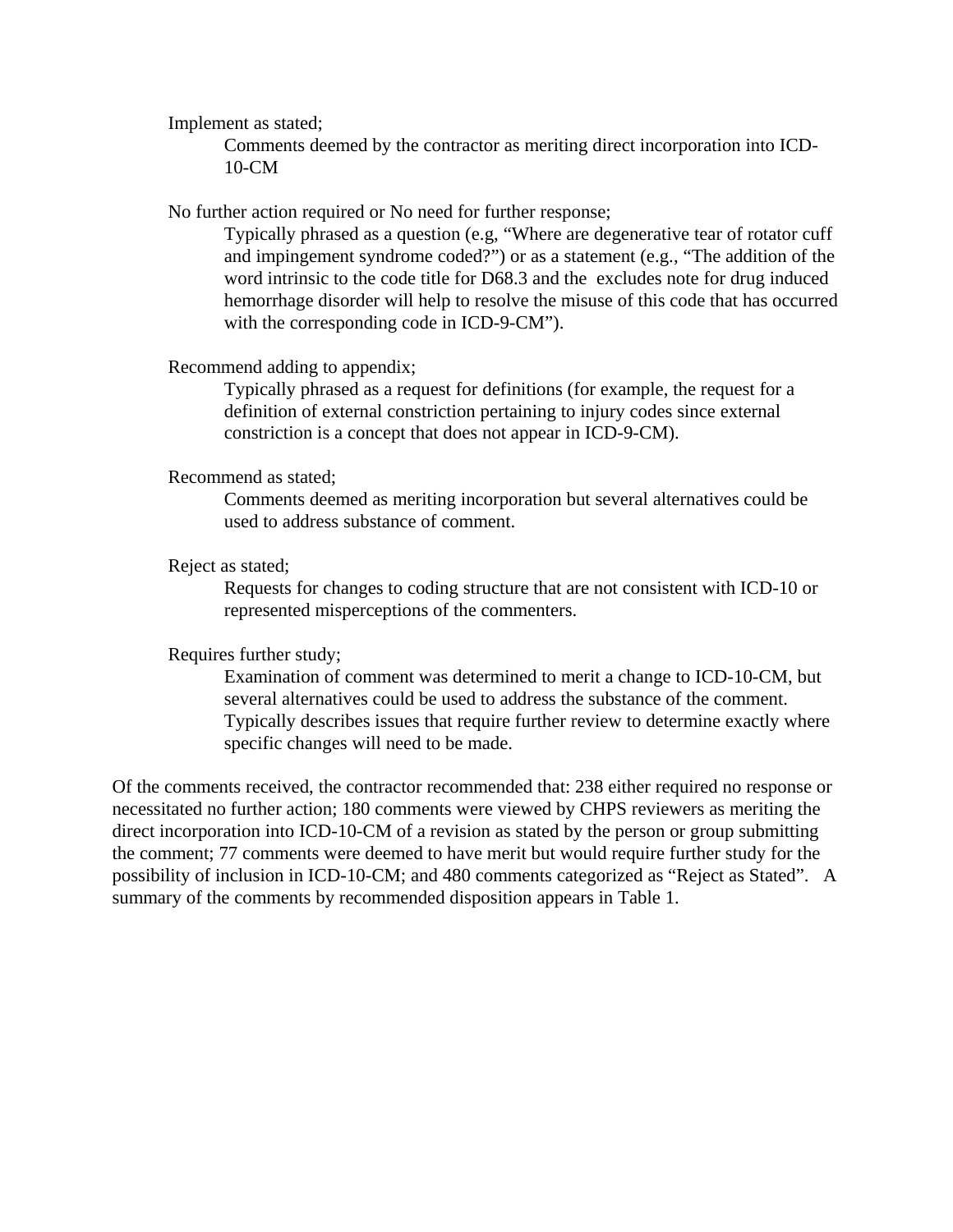Upon the completion of the review of the final report of the public comments NCHS will determine which comments will be incorporated into ICD-10-CM and make changes to the Tabular List. Once this task is completed NCHS will undertake the following tasks: revise the alphabetic index; develop/revise all appropriate crosswalks; update the Table of Drugs and Chemicals; update the Table of Neoplasms; develop a revised Alphabetic Index to the External Causes of Injury; and develop training manuals for experienced and new coders with a pretest of the manuals. This work is to be completed under contract.

It is the intent of NCHS to complete work on ICD-10-CM and related materials by Spring 1999.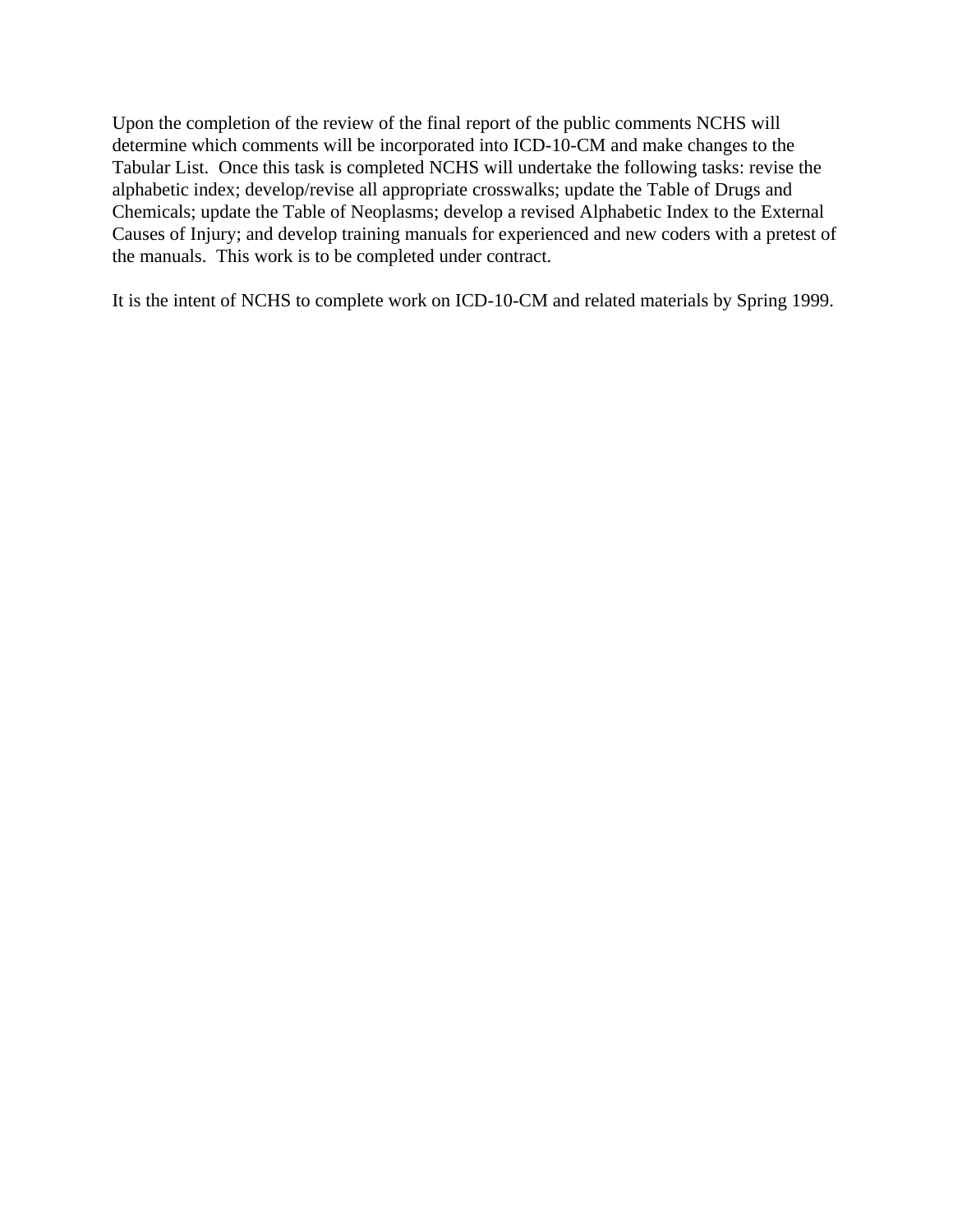| <b>Recommended Disposition by Chapter</b> |                        |                                                       |                               |                                                    |                                   |              |  |
|-------------------------------------------|------------------------|-------------------------------------------------------|-------------------------------|----------------------------------------------------|-----------------------------------|--------------|--|
| <b>Chapter</b>                            | Implement<br>as Stated | <b>No Further</b><br><b>Action</b><br><b>Required</b> | <b>Recommend</b><br>as Stated | <b>Recommend</b><br><b>Further</b><br><b>Study</b> | <b>Reject As</b><br><b>Stated</b> | <b>Total</b> |  |
| General                                   |                        | 12                                                    | $\overline{2}$                | $\sqrt{6}$                                         |                                   | 24           |  |
| Chapter 1                                 | 3                      | $\mathbf 1$                                           | $\sqrt{6}$                    | $\mathbf{1}$                                       | $\sqrt{5}$                        | 16           |  |
| Chapter 2                                 | 9                      | $\boldsymbol{7}$                                      | 5                             |                                                    | 12                                | 33           |  |
| Chapter 3                                 | 5                      | $\overline{4}$                                        | $\overline{4}$                | $\overline{3}$                                     | $\sqrt{2}$                        | 18           |  |
| Chapter 4                                 | 9                      | $\mathfrak{Z}$                                        | $\mathfrak{Z}$                | 13                                                 | 47                                | 75           |  |
| Chapter 5                                 |                        | 3                                                     | $\sqrt{2}$                    | $\mathbf{1}$                                       | $\sqrt{2}$                        | $8\,$        |  |
| Chapter 6                                 | $\sqrt{2}$             | $\overline{4}$                                        | $\tau$                        |                                                    | $\mathbf{1}$                      | 14           |  |
| Chapter 7                                 | 18                     | $\overline{4}$                                        | $\boldsymbol{7}$              | $\overline{4}$                                     | 5                                 | 38           |  |
| Chapter 8                                 |                        | $\mathbf{1}$                                          | 3                             | $\overline{2}$                                     | $\overline{2}$                    | 8            |  |
| Chapter 9                                 | 14                     | 17                                                    | 17                            | 6                                                  | 18                                | 72           |  |
| Chapter 10                                | 24                     | 11                                                    | 24                            | $\overline{4}$                                     | 16                                | 79           |  |
| Chapter 11                                | 8                      | 6                                                     | 10                            | $\mathbf{1}$                                       | $\mathbf{1}$                      | 26           |  |
| Chapter 12                                | $\overline{4}$         | 5                                                     | $\overline{4}$                |                                                    | $\sqrt{2}$                        | 15           |  |
| Chapter 13                                | $\mathbf{1}$           | 30                                                    | $8\,$                         | $\overline{4}$                                     | 22                                | 65           |  |
| Chapter 14                                | 6                      | $\boldsymbol{7}$                                      | 8                             | $\overline{2}$                                     | 5                                 | 28           |  |
| Chapter 15                                | 10                     | $\,8\,$                                               | 3                             | $\mathbf{1}$                                       | 9                                 | 31           |  |
| Chapter 16                                | $\,1\,$                | $\mathbf{1}$                                          | $6\,$                         |                                                    | $\mathbf{1}$                      | 9            |  |
| Chapter 17                                | 5                      | $\sqrt{2}$                                            | 3                             | $\,1$                                              | $\overline{4}$                    | 15           |  |
| Chapter 18                                | $\overline{c}$         | $\overline{4}$                                        | $\mathfrak{Z}$                | $\mathbf{1}$                                       | $\sqrt{2}$                        | $12\,$       |  |
| Chapter 19                                | 21                     | 64                                                    | 44                            | 19                                                 | 287                               | 435          |  |
| Chapter 20                                | 23                     | 26                                                    | $78\,$                        | $\overline{7}$                                     | 24                                | 158          |  |
| Chapter 21                                | 15                     | 18                                                    | 21                            | $1\,$                                              | $\overline{9}$                    | 64           |  |
| <b>Total</b>                              | 180                    | 238                                                   | 268                           | ${\bf 77}$                                         | 480                               | 1243         |  |

**Table 1 Recommended Disposition by Chapter**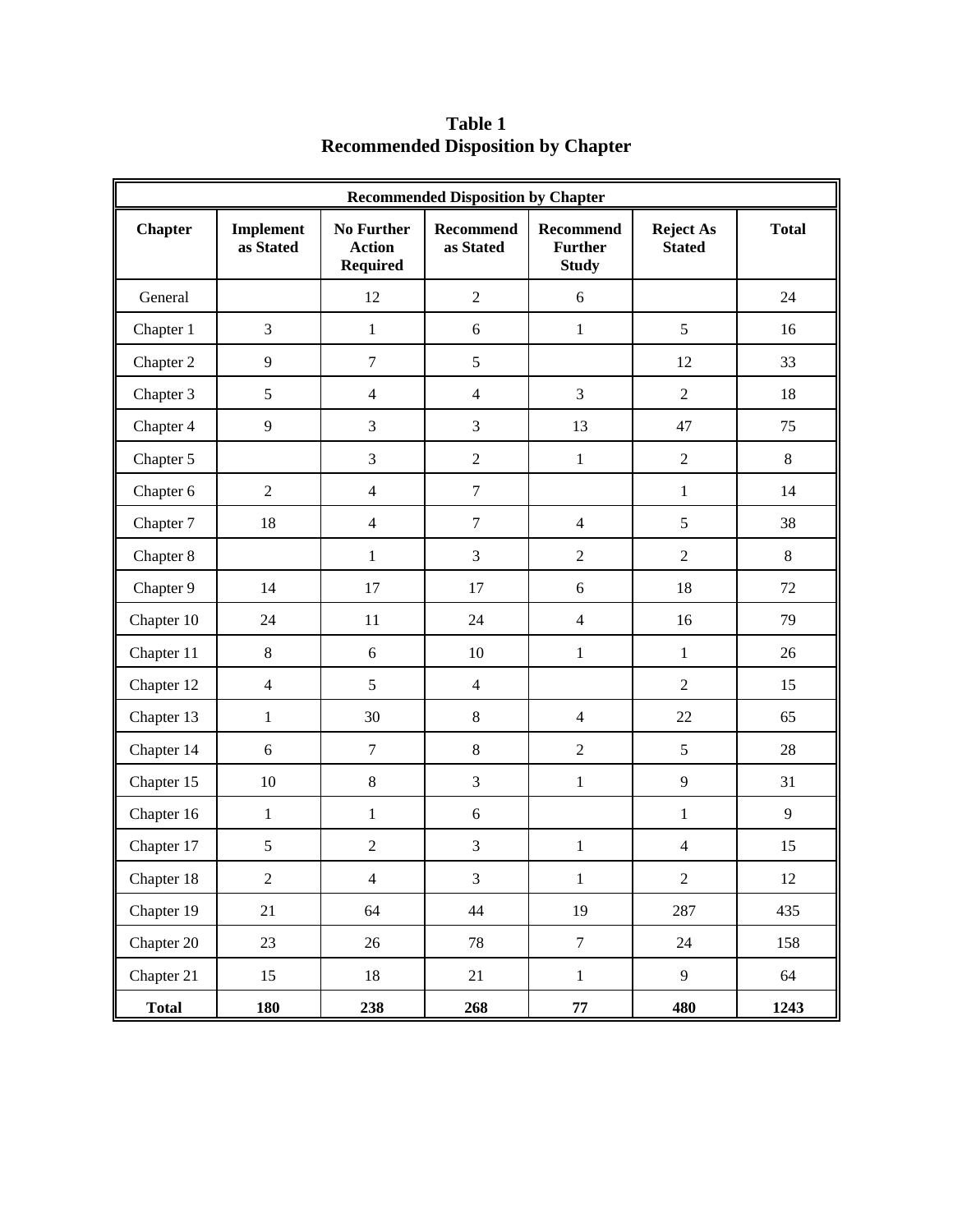# SUMMARY OF COMMENTS AND DISCUSSION OF VOLUMES 1 AND 2 TOPICS

The following topics were presented at the meeting.

# Lack of normal physiological development in infants and children and adult failure to thrive (revised proposal)

Some audience members expressed concern that adult failure to thrive would be confused with cachexia. One audience member stated that usually, when a physician lists adult failure to thrive, there is an underlying cause for the condition. The patient may have cancer, or some other illness that is the reason the patient is not thriving. The audience member felt that if the cause of the FTT is known, the cause should be coded. If the cause of the FTT is unknown or undetermined, then the code for FTT should be assigned. Additionally, audience members agreed that if a code is created for adult failure to thrive, excludes notes should be added to distinguish from failure to thrive in childhood and from cachexia.

Some audience members also felt that there is a need to distinguish abnormal loss of weight from underweight, if a code is created for underweight. They felt that coders would be confused as to when to use the code for loss of weight as opposed to underweight. A question was raised about potential progression from abnormal loss of weight to underweight, and whether this would lead to confusion. Another concern was whether adult short stature would be included at code 783.43.

The overall proposal for lack of normal physiological development in infants and children was well received. It was suggested that an excludes note be included at code 783.4, Failure to thrive to distinguish it from adult failure to thrive.

### Impaired fasting glucose/Impaired glucose tolerance

One audience member stated that the word "impaired" as used here is misleading. The audience member felt that this term is usually used to described a low reading. Audience members questioned if all abnormal glucose, whether elevated or low, would be assigned to this category. It was also suggested that the coding for hypoglycemia (790.6) be reviewed in conjunction with the proposed changes.

### Observation for suspected child abuse/neglect

There was no opposition to this proposal, however some audience members questioned when this code would be appropriate to use. It was clarified that this code would only be used if abuse is suspected in a patient who is without signs or symptoms, but with other reason to suspect abuse. However, after examination, it is determined that there is no abuse. If there are any signs or symptoms of abuse, then these should be coded rather than using an observation code.

This code as proposed is intended for both adult and child abuse/neglect.